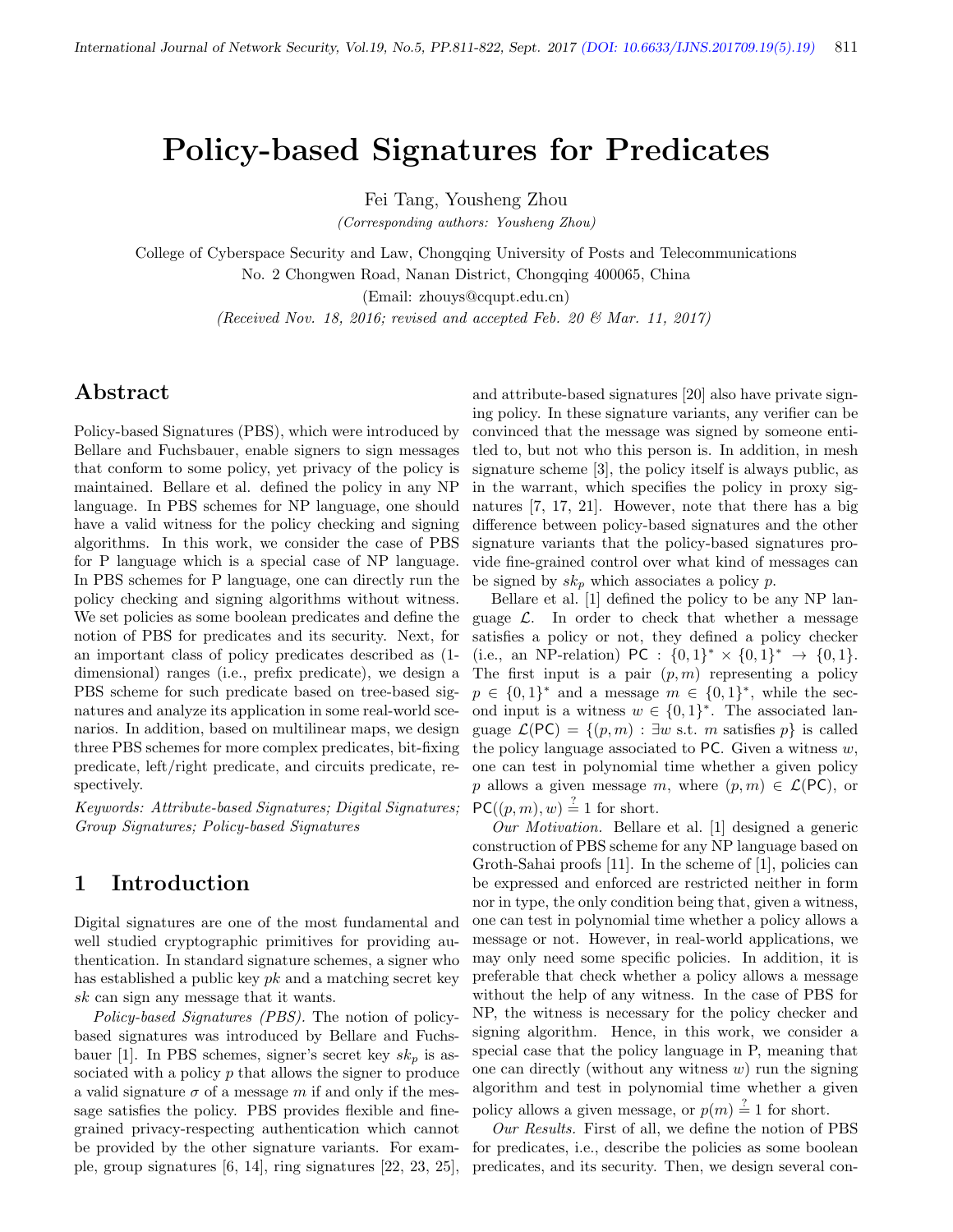crete PBS schemes for different predicate families.

- Prefix predicates are an important class of policy predicates. Based on tree-based signatures, we design a PBS scheme and prove its security. In addition, we will analyze the applications of PBS scheme for prefix predicates in some real-world scenarios.
- Furthermore, we provide another method to construct PBS for more complex predicates, bit-fixing predicate, left/right predicate, and circuits predicate. The main tool for these three constructions is multilinear map [4]. However, low efficiency which dues to the low efficiency of existing multilinear map candidates and selective unforgeability are two major shortcomings with respect to these mulitlinear-mapbased constructions. Therefore, this part of work is tend to theoretical realization.

## 2 Preliminaries

#### 2.1 Multilinear Maps

The notion of multilinear maps was introduced by Boneh and Silverberg [4]. Then, Garg et al. [9] gave the first approximate candidate of multilinear maps. Then, many subsequent schemes have been proposed, e.g., [8, 10]. Unfortunately, some of them have been breached, e.g., [12, 18]. However, even so, many cryptographic schemes based on multilinear maps have been proposed, for examples, aggregate signatures [13], attribute-based signatures for circuits [24], constrained PRFs [5] and so on.

Let  $\overrightarrow{\mathbb{G}} = (\mathbb{G}_1, \ldots, \mathbb{G}_k)$  be a sequence of groups each of large prime order  $p$ , and  $g_i$  be a canonical generator of  $\mathbb{G}_i$ , where we set  $g = g_1$ . There exists bilinear maps  ${e_{i,j} : \mathbb{G}_i \times \mathbb{G}_j \rightarrow \mathbb{G}_{i+j} | i,j \geq 1 \land i+j \leq k}, \text{ which}$ satisfy:  $e_{i,j}(g_i^a, g_j^b) = g_{i+j}^{ab}$ :  $\forall a, b \in \mathbb{Z}_p$ . When the context is obvious, we drop the subscripts  $i$  and  $j$ , such as  $e(g_i^a, g_j^b) = g_{i+j}^{ab}$ . It also will be convenient to abbreviate  $e(h_1, h_2, \ldots, h_j) = e(h_1, e(h_2, \ldots, e(h_{j-1}, h_j) \ldots)) \in \mathbb{G}_i$ for  $h_j \in \mathbb{G}_{i_j}$  and  $i_1 + i_2 + \ldots + i_j \leq k$ . We assume that  $\mathcal{G}(1^{\lambda}, k)$  is a PPT group generator algorithm which takes as input a security parameter  $\lambda$  and a positive integer k to indicate the number of allowed pairing operations, then it outputs the multilinear parameters  $mp = (\mathbb{G}_1, \ldots, \mathbb{G}_k,$  $p, g = g_1, g_2, \ldots, g_k, e_{i,j}$  to satisfy the above properties.

The assumption of Multilinear Computational Diffie-Hellman (MCDH) can be viewed as an adaptation of Bilinear Computational Diffie-Hellman assumption in the setting of multilinear maps.

Definition 1. For any PPT algorithm B, any polynomial  $p(\cdot)$ , any integer k, and all sufficiently large  $\lambda \in \mathbb{N}$ ,

$$
Pr\left[\begin{array}{l} mp \leftarrow \mathcal{G}(1^{\lambda}, k); \\ c_1, \ldots, c_k \stackrel{R}{\leftarrow} \mathbb{Z}_p; \\ T \leftarrow \mathcal{B}(mp, g^{c_1}, \ldots, g^{c_k}) \end{array} : T = g_{k-1}^{\prod_{i \in [k]} c_i} \right] < \frac{1}{p(\lambda)},\right]
$$

where  $c_i \stackrel{R}{\leftarrow} \mathbb{Z}_p$  means that  $c_i$  is randomly and uniformly chosen from the set  $\mathbb{Z}_p$ , and  $[k]$  is an abbreviation of the set  $\{1, 2, \ldots, k\}.$ 

#### 2.2 Example Predicate Families

We take the predicate families in [5] as examples to realize PBS schemes.

- **Prefix predicates.** Let  $v \in \{0,1\}^n$ , where  $n \in [k]$ , be a bit string, the prefix predicate  $p_v: \{0,1\}^k \to \{0,1\}$ is defined as:  $p_v(m) = 1 \Leftrightarrow m$  has v as a prefix. The set of prefix predicates is  $\mathcal{P}_{pre} = \{p_v : v \in$  $\{0, 1, \perp\}^n, n \in [k]\}.$  Prefix predicate is a special case of bit-fixing predicate.
- Bit-fixing predicates. Let  $\mathbf{v} \in \{0, 1, \perp\}^n$  be a vector, the bit-fixing predicate  $p_{\mathbf{v}}^{(BF)} : \{0,1\}^n \to \{0,1\}$  is defined as:  $p_{\mathbf{v}}^{(BF)}(m) = 1 \Leftrightarrow (\mathbf{v}_i = m_i \text{ or } \mathbf{v}_i =$  $\perp$ ) for all  $i = 1, \ldots, n$ . The set of bit-fixing predicates is  $\mathcal{P}_{BF} = \{p_{\mathbf{v}}^{(BF)} : \mathbf{v} \in \{0, 1, \perp\}^n\}.$
- Left/right predicates. For a bit string  $w \in \{0,1\}^{|m|/2}$ , where  $m \in \mathcal{M}$  and  $|m| = 2 \cdot s$  denotes the size of the message, define two predicates  $p_w^{(L)}$ ,  $p_w^{(R)}$ :  $\{0,1\}^{|m|/2} \to \{0,1\}$  as:  $p_w^{(L)}(m_1, m_2) = 1 \Leftrightarrow m_1 =$ w and  $p_w^{(R)}(m_1, m_2) = 1 \Longleftrightarrow m_2 = w$ .
- Circuit predicates. Let  $C$  be the set of polynomial size circuits. Circuit predicate family is defined as  $\mathcal{P}_{cir}$  =  $\{p : p \in \mathcal{C}\}.$

# 3 Policy-based Signatures for Predicates

### 3.1 Definition

A policy-based signature scheme, PBS, consists of the following four PPT algorithms:

- Setup( $1^{\lambda}$ ): The setup algorithm takes as input a security parameter  $\lambda$ . It outputs public parameters  $pp$  and a master secret key  $msk$ , where the public parameters, pp, contain the descriptions of the message space  $M$ , signature space  $S$ , and policy (boolean predicate) space  $P$ . The master secret key msk can sign all messages in M.
- KeyGen $(msk, p)$ : The key generation algorithm takes as input the master secret key msk and a boolean predicate  $p \in \mathcal{P}$ . It outputs a signing key  $sk_p$  for the predicate p.
- Sign( $sk_p, m$ ): The signing algorithm takes as input a signing key  $sk_p$  and a message  $m \in \mathcal{M}$ . It outputs a signature  $\sigma \in \mathcal{S}$  if  $p(m) = 1$ . Otherwise, it outputs ⊥.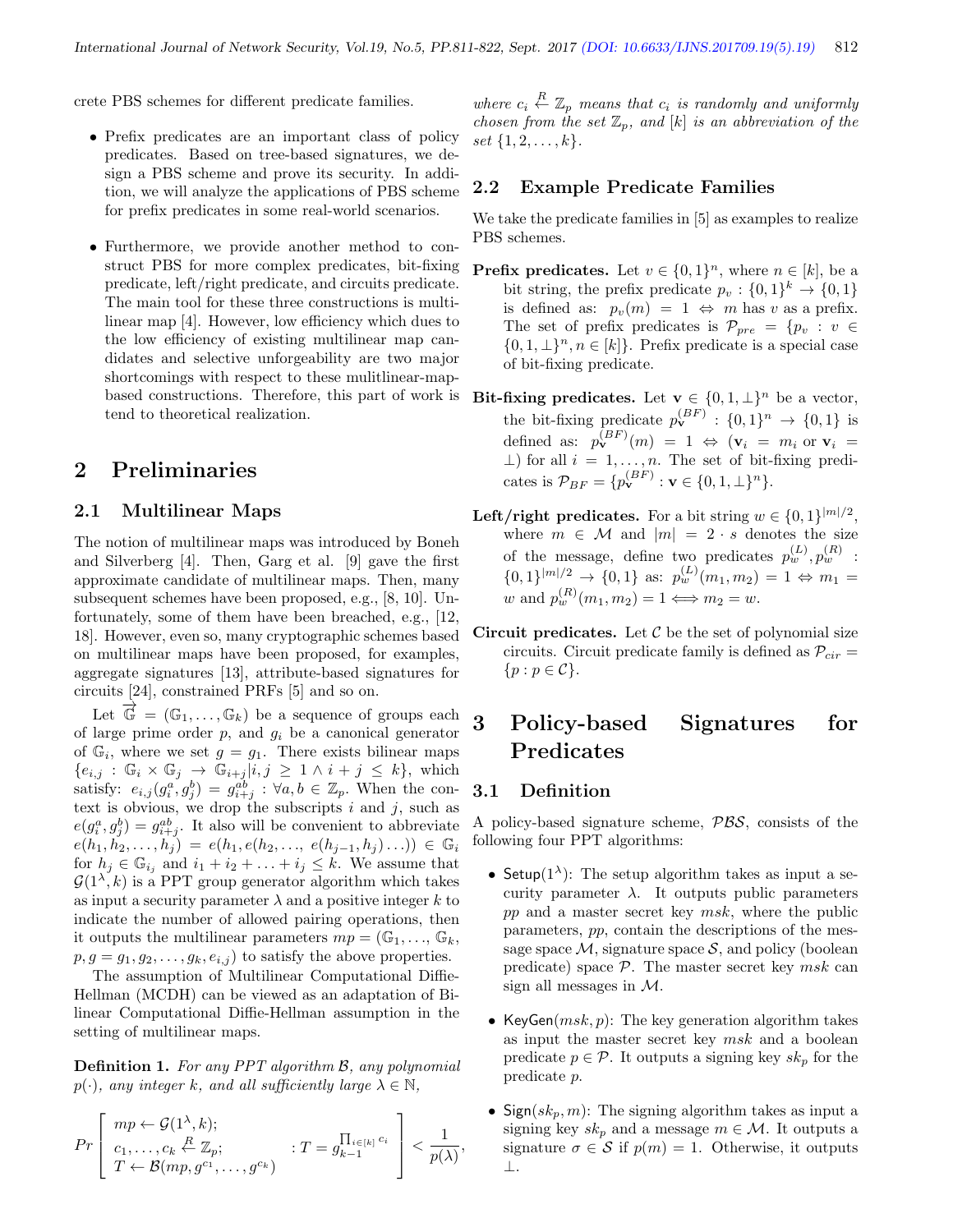• Verify $(pp, m, \sigma)$ : The verification algorithm takes as **Definition 3.** A policy-based signature scheme is selecinput the public parameters pp and a purported signature  $\sigma$  for a message m. It outputs 1 or 0.

We require that for all security parameter  $\lambda$ , **Perfect Privacy.** This notion guarantees that a valid  $(msk, pp) \leftarrow \mathsf{Setup}(1^{\lambda}), p \in \mathcal{P}, sk_p \leftarrow \mathsf{KeyGen}(msk, p),$ and  $m \in \mathcal{M}$ , if  $p(m) = 1$  and  $\sigma \leftarrow$  Sign $(sk_p, m)$ , then we have Verify $(pp, m, \sigma) = 1$ .

#### 3.2 Security Models

The security of policy-based signature for predicates is defined by the following two notions: unforgeability and privacy (i.e., indistinguishability in [1]).

- Unforgeability. This notion guarantees that one can sign some message m only if it has a signing key  $sk_n$ such that  $p(m) = 1$ .
	- Setup: The challenger runs the setup algorithm to generate public parameters pp and a master secret key  $msk$ . It then gives pp to the adversary and keeps msk to itself.
	- Key Generation Oracle: The adversary adaptively makes any polynomial number of signing key queries for boolean predicate  $p \in \mathcal{P}$ of its choice. The challenger returns back  $sk_p \leftarrow$  $KeyGen(msk, p)$ .
	- Signing Oracle: The adversary adaptively makes any polynomial number of signature queries on input a message  $m \in \mathcal{M}$ . The challenger chooses a  $p \in \mathcal{P}$  such that  $p(m) = 1$  and returns back  $\sigma \leftarrow$  Sign $(sk_p, m)$ , where  $sk_p$  is obtained from the key generation algorithm.
	- Forgery: The adversary finally outputs a tuple  $(m^*, \sigma^*)$ It wins the game if  $(1)$ Verify $(pp, m^*, \sigma^*) = 1$ ; (2)  $m^*$  was never queried to the signing oracle; and (3)  $p(m^*) = 0$  for all p queried to the key generation oracle.

We denote the advantage of a PPT adversary  $\mathcal{A}$  (taken over the random choices of the challenger and adversary) to win the game as  $\mathbf{Adv}_{\mathcal{A}}^{Unf} = \Pr[\mathcal{A} \text{ wins}].$ 

Definition 2. A policy-based signature scheme is existentially unforgeable if any PPT adversary can win the above game with at most negligible advantage.

Remark 1. In the case of PBS for NP, the above notion is unsatisfactory. This is because one cannot efficiently verify whether an adversary has won the game, as this needs it has a valid witness  $w$  to checking that whether  $(p, m) \in \mathcal{L}(\mathsf{PC})$  for all p queried to the key generation oracle and m from the adversary's final output. However, in the case of PBS for P, one can always efficiently verify it without any witness.

We also define a weaker (selective) variant to the above definition where the adversary is required to commit to a challenge message,  $m^*$ , before the setup phase.

tively unforgeable if any PPT adversary can win the selective game with at most negligible advantage.

- signature will reveal nothing about the signing policy.
	- Setup: The challenger runs the setup algorithm to generate public parameters pp and a master secret key msk. It then gives pp and msk to the adversary.
	- Challenge: The adversary submits a challenge message  $m^* \in \mathcal{M}$  and two *different* boolean predicates  $p_0, p_1 \in \mathcal{P}$  such that  $p_0(m^*) =$  $p_1(m^*) = 1$ , to the challenger. The challenger flips a random coin  $b \leftarrow \{0, 1\}$  and returns back  $\sigma_b \leftarrow$  Sign $(sk_{p_b}, m^*)$ , where  $sk_{p_b}$  is obtained from the key generation algorithm.
	- Guess: Finally, the adversary outputs his guessing bit b' and wins the game if  $b' = b$ .

We denote the advantage of an unbounded adversary A (taken over the random choices of the challenger and adversary) to win the game as  $\mathbf{Adv}_{\mathcal{A}}^{Pri} = |\Pr[b' = b] - \frac{1}{2}|.$ 

Definition 4. A policy-based signature scheme is perfectly private if even an unbounded adversary wins the above game with at most negligible advantage.

# 4 Policy-based Signatures Based on One-Way Functions

We now construct a policy-based signature scheme supporting the class of prefix predicate based on the treebased signature scheme [19].

### 4.1 Tree-based Signature Scheme

Let  $TTS =$  (keygen, sign, verify) be a two-time signature scheme.<sup>1</sup> For a binary string m, let  $m_i = m_1 \cdots m_i$  denote the *i*-bit prefix of m (with  $m|_0 := \varepsilon$ , the empty string). More specifically, we imagine a binary tree of depth k where the root is labelled by  $\varepsilon$  (i.e., the empty string), and a node that is labelled with a binary string w, where  $|w| < k$ , has left-child labelled w0 and rightchild labelled  $w1$ . For every node  $w$ , we associate a key pair  $(pk_w, sk_w)$  from the two-time signature scheme. The public key of the root,  $pk_{\varepsilon}$ , is the actual public key of the signer. To sign a message  $m \in \{0,1\}^k$ , the signer does the following steps:

1) It first generates keys for all nodes on the path from the root to the leaf labelled  $m$ . Some of these public keys may generated in the process of signing previous

<sup>&</sup>lt;sup>1</sup>The original tree-based signature scheme is based on any onetime signature (e.g., [16]). For ease of description, we define the tree-based signature scheme based on any  $TTS$  which can be easily realized from any one-time signature scheme.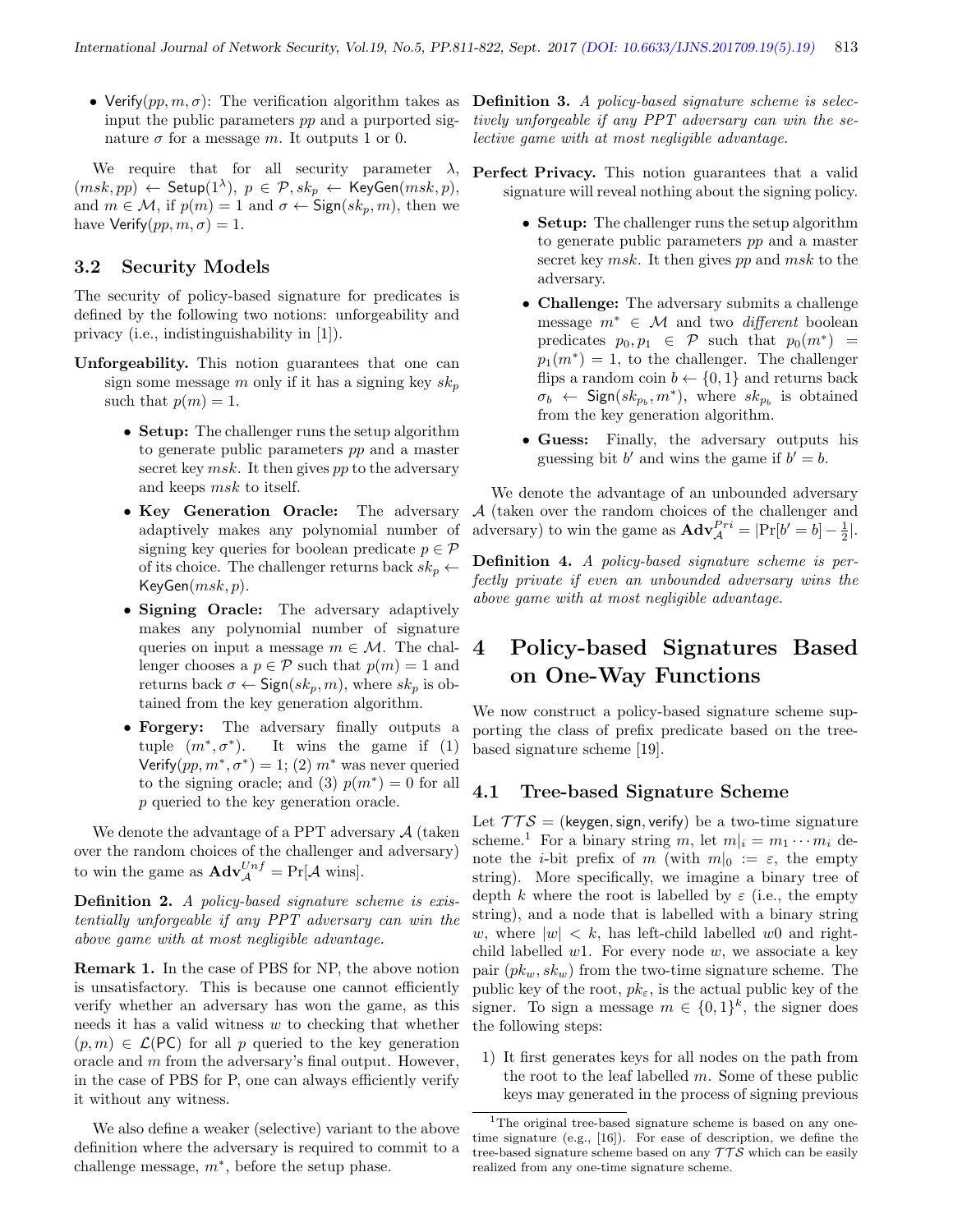messages, in such case the previous values are stored  $4.2$ as part of the state.

- 2) It then "certifies" the path from the root to the leaf labelled m by computing a signature on  $pk_{w0}$  or  $pk_{w1}$ (which depends on whether  $m_{|w|+1} = 0$  or 1), using secret key  $sk_w$ , for each string w that is a proper prefix of m.
- 3) Finally, the signer "certifies"  $m$  itself by computing a signature on m using the secret key  $sk_m$ .

Formally, the tree-based signature scheme  $\mathcal{TBS}$  = (keygen<sup>∗</sup> , sign<sup>∗</sup> , verify<sup>∗</sup> ) is as follows:

- **keygen**<sup>\*</sup>(1<sup> $\lambda$ </sup>): The key generation algorithm runs  $(pk_{\varepsilon}, sk_{\varepsilon}) \leftarrow \text{keygen}(1^{\lambda})$  and outputs the public key  $pk_{\varepsilon}$ . The secret key and initial state are  $sk_{\varepsilon}$ .
- sign<sup>\*</sup>(sk,  $m \in \{0,1\}^k$ ): To sign a message  $m \in \{0,1\}^k$ using the current state, the singing algorithm does the following:
	- 1) For  $i = 0, ..., k 1$ : let  $m|_i b$  be the  $(i + 1)$ -bit prefix of m.
		- If  $pk_{m|i}$  and  $\sigma_{m|i}$  are not in the current state, compute them:

$$
(pk_{m|ib}, sk_{m|ib}) \leftarrow \text{keygen}(1^{\lambda});\\ \sigma_{m|ib} \leftarrow \text{sign}(sk_{m|i}, pk_{m|ib}),
$$

and then store all these computed values as part of the state.

- 2) If  $\sigma_m$  is not yet included in the state, compute  $\sigma_m \leftarrow \text{sign}(sk_m, m)$  and store it as part of the state.
- 3) Output  $\sigma = (\{(pk_{m|i}, \sigma_{m|i})\}_{i \in [0,k-1]}, \sigma_m)$  as the signature for message m.
- **verify**<sup>\*</sup> $(pk, m, \sigma)$ : Given a public key  $pk_{\varepsilon}$ , a message  $m \in$  $\{0,1\}^k$ , and a signature  $(\{(pk_{m|i}, \sigma_{m|i},})\}_{i=0}^{k-1}, \sigma_m)$ , output 1 if and only if the following two equations hold:
	- 1) verify $(pk_{m|i}, pk_{m|ib}, \sigma_{m|ib})$  = 1 for all  $i =$  $0, \ldots, k-1.$
	- 2) verify $(pk_m, m, \sigma_m) = 1$ .

**Theorem 1.** If  $TTS$  is a signature scheme that is existentially unforgeable against two-time chosen-message attack. Then the tree-based signature scheme  $TBS$  is existentially unforgeable against adaptive chosen-message attack.

The proof this theorem is similar to that of the treebased signature scheme based on any one-time signature scheme. We omit the proof.

## PBS for Prefix Predicates based on T BS

We now construct a policy-based signature scheme for the prefix predicates based on the tree-based signature scheme. The idea of our construction is as follows:<sup>2</sup> a singing key  $sk_{p_v}$  corresponding to a predicate  $p_v \in \mathcal{P}_{pre}$ will be the partial certification of the  $TBS$  tree, at level  $|v|$ . Given this partial certification, a signer will be able to compute the completion for any message  $m$  which has  $v$  as a prefix. However, as we will argue, the computation of all other messages will remain unknown to the signer. Formally, our PBS scheme (Setup, KeyGen, Sign, Verify) for prefix predicates is as follows:

- **Setup**(1<sup> $\lambda$ </sup>): This algorithm runs  $(pk_{\varepsilon}, sk_{\varepsilon}) \leftarrow$ keygen<sup>\*</sup>(1<sup> $\lambda$ </sup>) and sets  $msk := sk_{\varepsilon}$ ,  $pp := pk_{\varepsilon}$ .
- **KeyGen** $(msk, p_v)$ : To compute a signing key  $sk_{p_v}$  for a prefix predicate  $p_v \in \mathcal{P}_{pre}$ , where  $|v| \leq k$ . This key generation algorithm does the following:
	- 1) For  $i = 0, ..., |v| 1$ : let  $v|_i b$  be the  $(i + 1)$ -bit prefix of the vector  $v$ .
		- If  $pk_{v|i}$  and  $\sigma_{v|i}$  are not in the current state, compute them:

$$
(pk_{v|ib}, sk_{v|ib}) \leftarrow \text{keygen}(1^{\lambda});
$$
  

$$
\sigma_{v|ib} \leftarrow \text{sign}(sk_{v|i}, pk_{v|ib}),
$$

and then store all these computed values as part of the state.

2) Output  $sk_{p_v} = (\{(pk_{v|i}^b, \sigma_{v|i}^b)\}_{i \in [0, |v|-1]}, sk_v)$ as the signing key for  $p_v$ .

 $\text{Sign}(sk_{p_v}, m \in \{0,1\}^k)$ : To sign a message  $m \in \{0,1\}^k$ using the current state, the signing algorithm does the following:

- 1) If  $p_v(m) = 0$ , i.e.,  $\exists i \in [|v|]$  s.t.  $m_i \neq v_i$ , then abort.
- 2) For  $i = |v|, \ldots, k 1$ : let  $m|_i b$  be the  $i + 1$ -bit prefix of m.
	- If  $pk_{m|i}$  and  $\sigma_{m|i}$  are not in the current state, compute them:

 $(pk_{m|i b}, sk_{m|i b}) \leftarrow \text{keygen}(1^{\lambda});$  $\sigma_{m|i} \leftarrow \mathsf{sign}(sk_{m|i},pk_{m|i b}),$ 

and then store all these computed values as part of the state.

- 3) If  $\sigma_m$  is not yet included in the state, compute  $\sigma_m \leftarrow \text{sign}(sk_m, m)$  and store it as part of the state.
- 4) Output  $\sigma = (\{(pk_{m|i_b}, \sigma_{m|i_b})\}_{i \in [0,k-1]}, \sigma_m)$  as the signature for message m.
- Verify $(pp, m, \sigma)$ : It is same the verify<sup>\*</sup> algorithm in the  $TBS$  scheme.

<sup>2</sup>A similar idea has been used to construct constrained PRFs [2].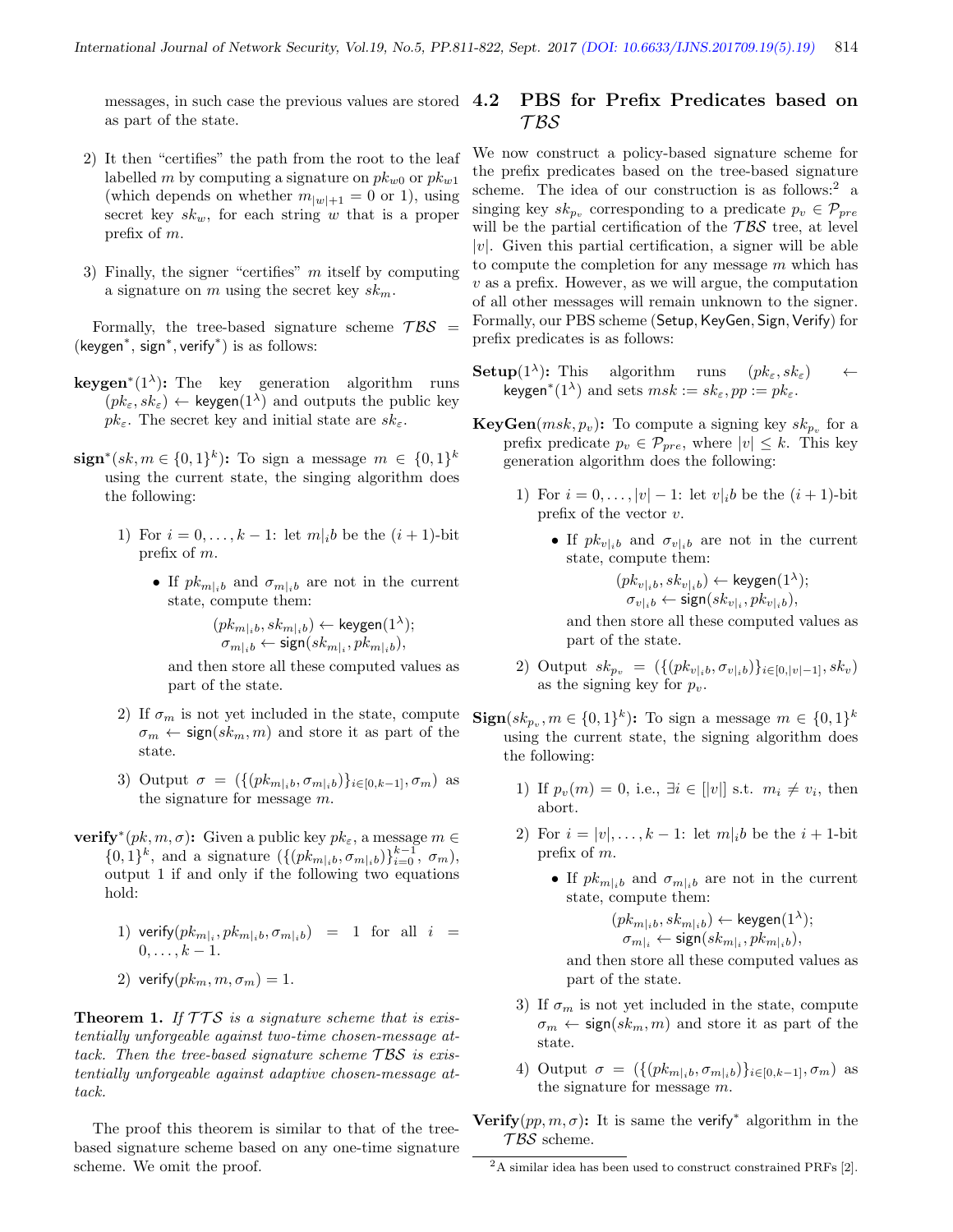**Unforgeability.** Our PBS scheme  $\mathcal{PBS}$  is similar to the tree-based signature scheme  $\mathcal{TBS}$ . The only difference is that in  $PBS$  the signer obtains a signing key  $sk_{p_v}$ , rather than a full-featured key  $msk := sk_{\varepsilon}$  as in  $TBS$ , which enables him to signing a subset of the domain  $\{0,1\}^k$ . For completeness, we give the following proof.

**Theorem 2.** If  $TTS$  is a signature scheme that is existentially unforgeable under a two-time chosen-message attack. Then the policy-based signature scheme PBS for message space  $\{0,1\}^k$  is existentially unforgeable under an adaptive chosen-message attack.

*Proof.* For length of messages  $k$ , we prove security based on two-time signature scheme  $TTS$ . We show that if there exists a PPT adversary  $A$  on our PBS scheme then we can construct an efficient algorithm  $\beta$  to break the security of scheme  $TTS$ . We describe how B interacts with A. The algorithm  $\beta$  first receives a challenge key pk from the challenger of scheme  $TTS$ .

Let  $q_k, q_s$  be the upper bounds on the number of key generation queries and signing queries, respectively, made by A, and set  $\ell = k(q_k+q_s)+1$ . Note that  $\ell$  upper-bounds the number of public keys from  $TTS$  that are needed to generate  $q_k$  keys and  $q_s$  signatures using  $\mathcal{PBS}$  (in the worst case), and there is one additional key form  $TTS$ that is used as the actual public key  $pk_{\varepsilon}$ .

- **Setup:** Initially,  $\beta$  chooses a random  $i^* \leftarrow [\ell]$ , we assume that  $i^*$  is put on the node (or leaf)  $w^*$ . Construct a list  $pk<sup>1</sup>, \ldots, pk<sup>\ell</sup>$  of keys as follows:
	- Set  $pk^{i^*} := pk$ .
	- For  $i \neq i^*$ , run  $(pk^i, sk^i) \leftarrow \text{keygen}(1^{\lambda})$ .

Then B runs A on input the public key  $pk_{\varepsilon} := pk^1$ . Note that  $\mathcal{B}$  knows all secret key  $sk^i$ , for  $i \in [\ell],$  except that the challenge one  $sk^{i^*} := sk$ . With respect to the challenge key  $sk$ ,  $\beta$  can make at most two signing queries to the  $TTS$  challenger according to the security of the  $TTS$  scheme.

- Key Generation Oracle:  $A$  will query for a signing key for a prefix predicate  $p_v \in \mathcal{P}_{pre}$ . B creates it for the adversary as follows:
	- If w ∗ is not on the path from the root to the node v, then B can create signing key  $sk_{p_n}$  honestly since it knows all secret keys with respect to the nodes on the path from the root to the node v.
	- If  $w^*$  is on the path from the root to the node v, to certify  $w^*$ 's child  $w^*b$ ,  $\beta$  first makes a signing query to the  $TTS$  challenger on input  $p\ddot{k}^{i^*+1}$ , and then it will receive a signature  $\sigma_{w^*b} \leftarrow \text{sign}(sk, pk^{i^*+1})$ . Finally, B can create  $sk_{p_v}$ .
- **Signing Oracle:** The adversary  $A$  will query for a signature for a message  $m \in \{0,1\}^k$ . B creates signatures for the adversary as follows:
	- If w ∗ is not on the path from the root to the leaf m, then  $\beta$  can create signature  $\sigma$  honestly since it knows all secret keys with respect to the nodes on the path from the root to the leaf m.
	- If  $w^*$  is on the path from the root to the leaf  $m$ , and if  $w^*$  is a internal node, to certify the  $w^*$ 's child  $w^*b$ ,  $\beta$  first makes a signing query to the  $TTS$  challenger on input  $pk^{i^{*}+1}$  and then it will receive a signature  $\sigma_{w*b}$  ← sign $(sk, pk^{i^*+1})$ ; if  $w^*$  is the leaf m, then  $\mathcal{B}$  makes singing query to the  $TTS$  challenger on input m and then it will receive a signature  $\sigma_m \leftarrow \text{sign}(sk, m)$ . Finally  $\beta$ can compute the complete signature  $\sigma$ .

Forgery: Eventually, A outputs

$$
\sigma^* = (\{(pk'_{{m^*} |_{i}b}, \sigma'_{{m^*} |_{i}b})\}_{i=0}^{k-1}, \sigma'_{{m^*}})
$$

for message  $m^*$ . If it is valid, then:

- **Case 1:** There exists a  $j \in [0, k-1]$  for which  $pk'_{m^*|ib} \neq pk_{m^*|ib}$ , this means that A creates a new key  $pk'_{m^*|i}$  but not initially defined by B. If  $j = i^*$ , B outputs  $(pk'_{m^*|i}, \sigma'_{m^*|i})$ .
- **Case 2:** If Case 1 does not hold, then  $pk'_{m^*} = pk_{m^*}$ . Let j be such that  $pk^j = pk_m$ . If  $j = i^*$ , B outputs  $(m^*, \sigma'_{m^*})$ .

Note that  $i^*$  was chosen uniformly at random and is independent of the view of A, and the list  $pk^1, \ldots, pk^\ell$ generated by keygen $(1^{\lambda})$  is distributed identically to the view of  $A$  in the real unforgeability game. Thus if  $A$ outputs a valid forgery (regardless of which of the above cases occurs) with probability  $\epsilon$ ,  $\beta$  can outputs a forgery with probability  $\epsilon/\ell$ , where  $1/\ell$  means the probability of  $j = i^*$  in which of the above cases occurs. By the assumed security of  $TTS$  and the fact that  $\ell$  is polynomial, we conclude that  $\epsilon$  must negligible.  $\Box$ 

Perfect Privacy. Given a valid signature  $(m^*, \sigma^*)$ , we show that any key  $sk_{p_v}$  such that  $p_v(m^*) = 1$  could possibly have created it. The proof is straightforward.

Theorem 3. The above PBS scheme based on OWF is perfectly private.

*Proof.* Any unbounded adversary  $A$  submits a challenge tuple  $(p_v, p_w, m^*)$  such that  $p_v(m^*) = p_w(m^*) = 1$ . The distribution of the signatures for  $m^*$  generated by the signing key  $sk_{p_v}$  is:  $({{(p k_{m^*|i}, \sigma_{m^*|i})}\}_{i \in [0, k-1]}, \sigma_{m^*})$ , where each key pair  $(pk_i, sk_i)$  is generated by the key generation algorithm randomly and independently. Similarly, The distribution of the signatures for  $m^*$  generated by the signing key  $sk_{p_w}$  is:  $(\{(pk'_{m^*|i}, \sigma'_{m^*|i})\}_{i \in [0, k-1]}, \sigma'_{m^*}),$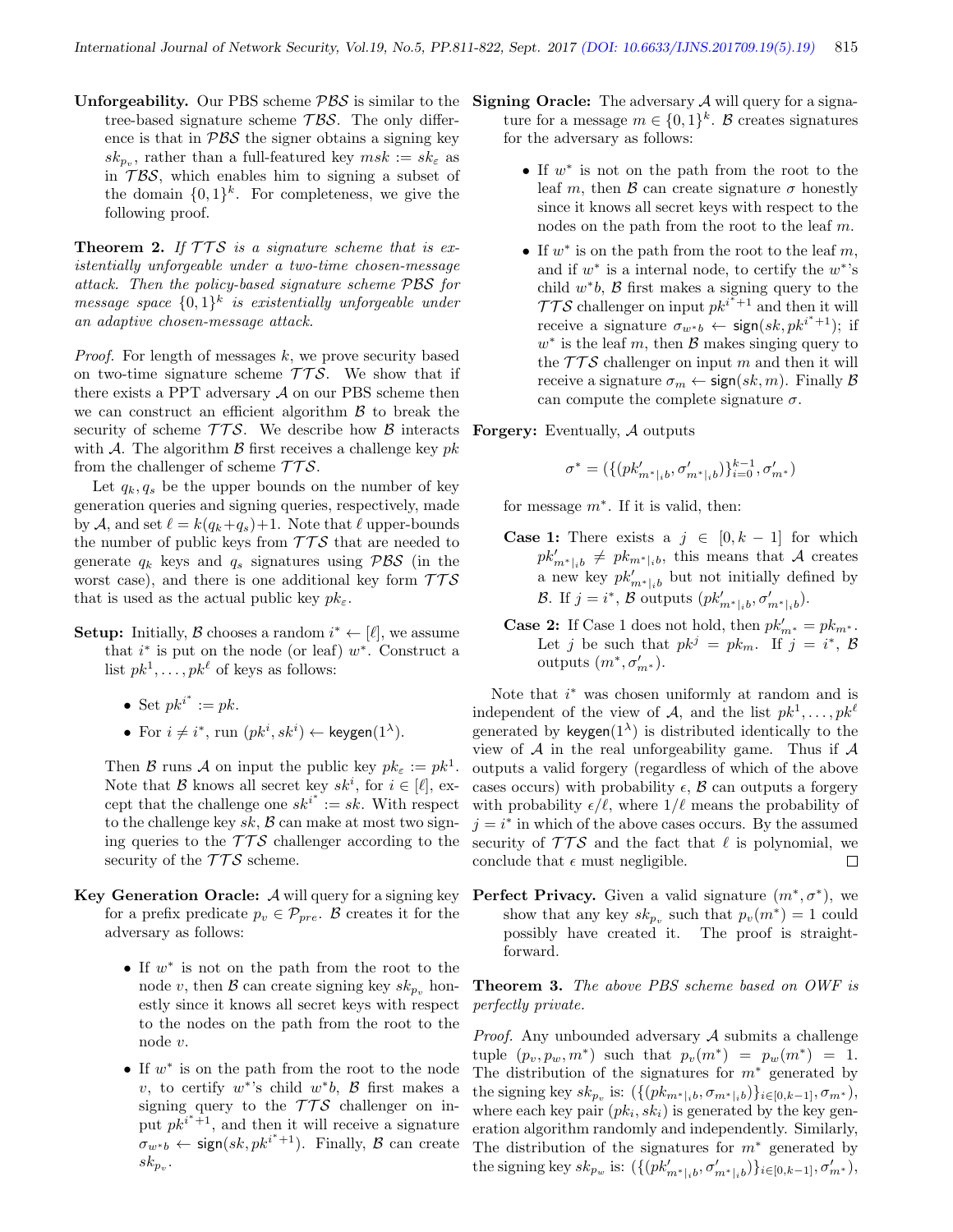where each key pair  $(pk'_i, sk'_i)$  also is generated by the key generation algorithm randomly and independently. Therefore, these two distributions are identical. The perfect privacy follows easily from this observation. ⊔

## 4.3 Application of PBS for Prefix Predicates

We consider the application scenario which was raised by Bellare et al. [1]. A company implements a scheme where each employee gets a signing key with a policy and there is only one public key which is used by outsiders to verify signatures in the name of the company. Company stipulates that employee in different department has different policy. For example, the policy for sales department states the prices of the products, the policy for technology department states the functionalities of the products, and so on.

PBS for prefix predicates is a useful tool in addressing this problem. For an employee in sales department, company sets policy  $p_s$  which states the prices of the products, then distributes a signing key  $sk_{p_s}$  to this employee. Finally, the employee can sign messages on behalf of the company, where these messages may contain the statement "product prices||after-sale service  $\text{terms}|| \cdots$ ". In such a scenario, the employee can decide the after-sale service terms and some other regulations, however, the product prices which are stipulated in the policy  $p_s$  cannot be changed. If the PBS scheme for prefix predicates is secure, then any outsider can be convinced that, from a valid PBS signature, the regulations (i.e., message) was agreed by someone entitled to, but not who this person is.

Related Works. Append-Only Signatures (AOS) [15] are a similar notion to the PBS for prefix predicates. In AOS schemes, any party is given an AOS signature  $\sigma_{m_1}$  for message  $m_1$  can compute  $\sigma_{m_1||m_2}$  for message  $m_1||m_2$ , where the message  $m_2$  is chosen by the party. In AOS, anyone can append and verify signatures. However, in PBS, the signing key  $sk_p$  cannot be opened, and hence only the holder of the signing key can sign messages. Kiltz et al. [15] showed that AOS is equivalent to Hierarchical Identity-Based signatures (HIBS), and it can be used to the Border Gateway Protocol (BGP). PBS for prefix predicates and AOS are two different signature variants because: (1) there has no obvious evidence shows that the PBS for prefix predicates has the properties (i.e., connection to HIBS and application to BGP) provided by the AOS; and (2) AOS apparently does not apply to the above application scenario because, in the above application scenario, the signer should to be some authorized employee rather than anyone. Although, there may be have some potential connections between these two signature variants, e.g., realize one from the other one by some transformation, which beyond the reach of this work.

# 5 Policy-based Signatures Based on Multilinear Maps

In this section, we take advantage of the multilinear maps to realize three PBS constructions for bit-fixing predicates, left/right predicates, and circuit predicates, respectively. The main technique of our multilinear-map-based PBS schemes follows Boneh and Waters' [5] work which constructs constrained pseudorandom functions. Their technique has been used to construct different cryptographic primitives, such as attribute-based signatures for circuits [24] and so on. In this work, we also follow Boneh et al.'s [5] technique, however, to construct a different cryptographic primitive, policy-based signatures.

#### 5.1 PBS for Bit-Fixing Predicates

**Setup** $(1^{\lambda}, k)$ : The setup algorithm takes as input a security parameter  $\lambda$  and an integer k. The algorithm then runs  $\mathcal{G}(1^{\lambda}, k)$  that produces groups  $\vec{\mathbb{G}} =$  $(\mathbb{G}_1, \ldots, \mathbb{G}_k)$  of prime order p, with canonical generators  $g_1, \ldots, g_k$ , where we let  $g = g_1$ . Next it chooses random  $\alpha \in \mathbb{Z}_p$  and  $(a_{1,0}, a_{1,1}), \ldots, (a_{k-1,0}, a_{k-1,1}) \in$  $\mathbb{Z}_p^2$  and computes  $A_{i,\beta} = g^{a_{i,\beta}}$  for  $i \in [k-1]$  and  $\beta \in \{0,1\}.$ 

The master secret key is  $msk = \alpha$ . The public parameters, pp, consist of the group sequence description plus group elements  $g^{\alpha}, \{A_{i,\beta}|i \in [k-1]\}$  $1, \beta \in \{0, 1\}$ , message space  $\mathcal{M} = \{0, 1\}^{k-1}$ , signature space  $S = \mathbb{G}_{k-1}$ , and predicate space  $\mathcal{P} =$  $\{0, 1, \perp\}^{k-1}.$ 

**KeyGen** $(msk, v \in \{0, 1, \perp\}^{k-1})$ : For a vector  $v \in$  $\{0, 1, \perp\}^{k-1}$ , let V be the set of indices  $i \in [k-1]$  such that  $\mathbf{v}_i \neq \perp$ . That is the indices for which the bit is fixed to 0 or 1. The signing key for the predicate  $p_{\mathbf{v}}$ is:

$$
sk_{\mathbf{v}} = (g_{|V|}^{\prod_{i \in V} a_{i, \mathbf{v}_i}})^{\alpha} \in \mathbb{G}_{|V|}.
$$

 $\textbf{Sign}(sk_{\mathbf{v}}, m \in \{0,1\}^k)$ : Given a message, m, of length  $k-1$ , let  $m_1, \ldots, m_{k-1}$  be the bits of this message. If the message  $m$  does not satisfy the predicate, i.e.,  $p_{\mathbf{v}}(m) = 0$ , then abort. Otherwise,  $p_{\mathbf{v}}(m) = 1$ . That is  $v_i = m_i$  for all  $i \in V$ , then the signing algorithm compute a signature:

$$
\sigma = e(s k_{\mathbf{v}}, g_{k-|V|-1}^{\prod_{i \in [k-1] \setminus V} a_{i, m_i}}) = g_{k-1}^{\alpha \cdot \prod_{i \in [k-1]} a_{i, m_i}} \in \mathbb{G}_{k-1},
$$

where  $g_{k-1}^{\prod_{i\in[k-1]\setminus V}a_{i,m_i}}$  $\lim_{k-|V|-1}$   $\lim_{k\to\infty}$  can be computed by the multilinear maps from the parameters  $A_{i,m_i}$  for  $i \in$  $[k-1]\backslash V$ .

**Verify** $(pp, m, \sigma)$ : Given a purported signature  $\sigma$  on a message  $m$ , verify the following equation:

$$
e(\sigma, g) = e(g^{\alpha}, A_{1,m_1}, \dots, A_{k-1,m_{k-1}}).
$$

Output 1 if it holds, else 0.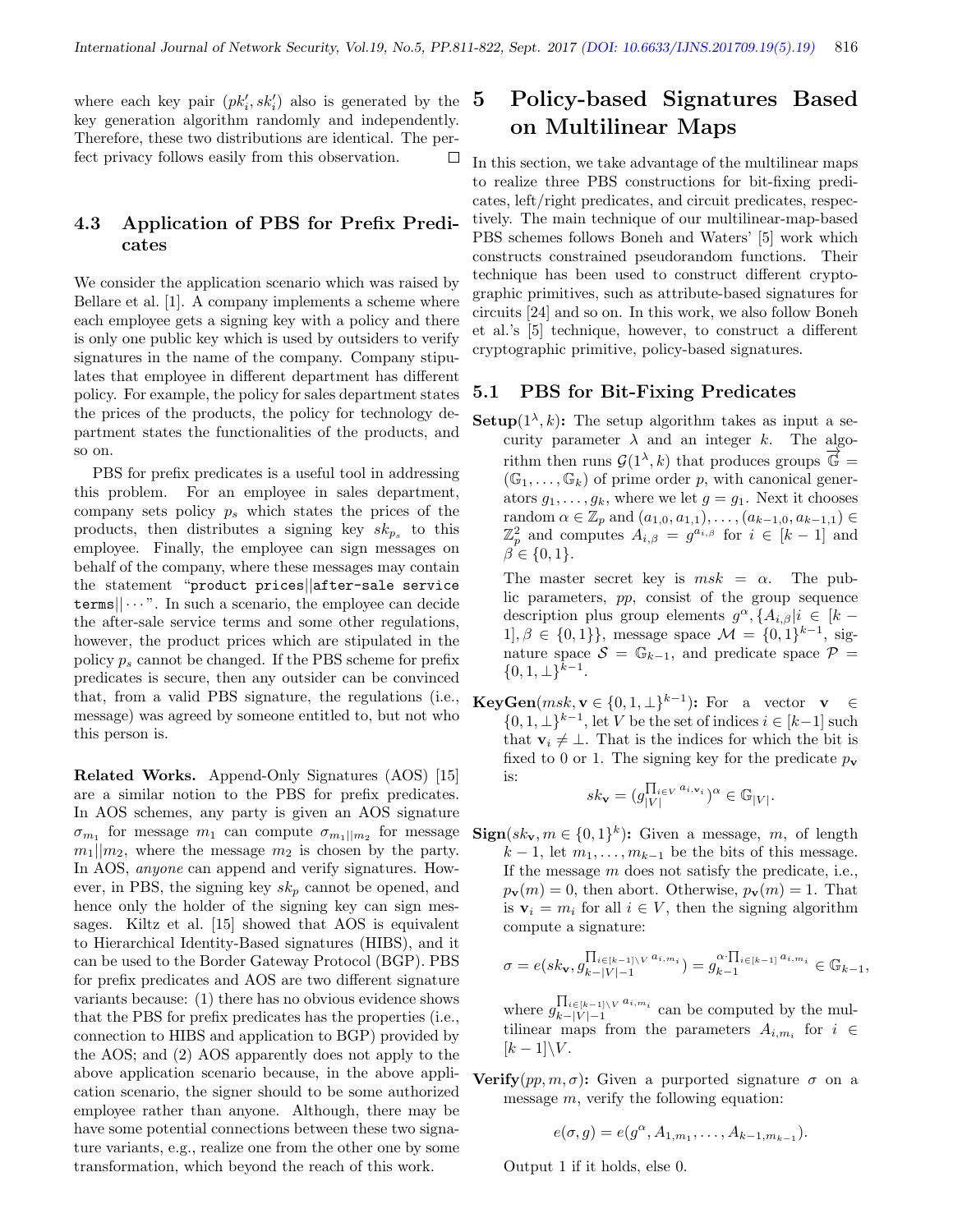Correctness. The verification of the final signatures is Forgery: Eventually, A outputs a signature  $\sigma^*$  on mesjustified by the following two equations:

$$
e(\sigma, g) = e((g_{k-1}^{\prod_{i \in [k-1]} a_i, m_i})^{\alpha}, g)
$$
  
=  $g_k^{\alpha \cdot \prod_{i \in [k-1]} a_i, m_i}$ .

and

$$
e(g^{\alpha}, A_{1,m_1}, \ldots, A_{k-1,m_{k-1}}) = g_k^{\alpha \cdot \prod_{i \in [k-1]} a_{i,m_i}}.
$$

**Theorem 4.** If the k-MCDH assumption is hold in the multilinear groups, then the above PBS construction for bit-fixing predicates and for messages of length  $k - 1$  is selectively unforgeable and perfectly private.

Selective Unforgeability. We prove selective unforgeability, where the key access structures are bit-fixting predicates. For length of messages  $k - 1$ , we prove security under the k-MCDH assumption. We show that if there exists a PPT adversary A on our PBS scheme for messages of length  $k - 1$  in the selective security game then we can construct an efficient algorithm  $\beta$  on the k-MCDH assumption. We describe how  $\beta$  interacts with A.

The algorithm  $\beta$  first receives a k-MCDH challenge instance consisting of the group sequence description  $\mathbb{G}$ and  $g = g_1, g^{c_1}, \ldots, g^{c_k}$ . It also receives challenge message  $m^* = m_1^* \dots m_{k-1}^* \in \{0,1\}^{k-1}$  from the adversary.

Setup: Initially, B chooses random  $u_1, \ldots, u_{k-1} \in \mathbb{Z}_p$ and sets

$$
A_{i,\beta} = \begin{cases} g^{c_i}, & \text{if } m_i^* = \beta \\ g^{u_i}, & \text{if } m_i^* \neq \beta \end{cases}
$$

for  $i \in [k-1], \beta \in \{0,1\}$ . This corresponds to setting  $a_{i,\beta} = c_i$  if  $m_i^* = \beta$  and  $u_i$  otherwise. We observe these are distributed identically to the real scheme. In addition, it will internally view  $\alpha = c_k$ .

Key Generation Oracle: The adversary  $A$  will query for a signing key for a bit-fixing predicate  $p_{\mathbf{v}}$ , where  $\mathbf{v} \in \{0, 1, \perp\}^{k-1}$ . We let V be the set of indices  $i \in [k-1]$  such that  $\mathbf{v}_i \neq \perp$ .

If  $p_{\mathbf{v}}(m^*) = 1$ , that is  $m_i^* = \mathbf{v}_i$  for all  $i \in V$ . Then  $\mathcal{B}$ aborts the game.

If  $p_{\mathbf{v}}(m^*) = 0$ , that is  $\exists j \in [k-1] \backslash V$ , s.t.  $m_j^* \neq$  $v_j$ . Then  $\beta$  will be able to create signing keys for the adversary, because his query will differ from the challenge message at least one bit. More specifically, B produces the signing key as  $sk_v$  =  $e(g^{c_k},g_{|V|-1}^{\prod_{i\neq j\in V}a_{i,x_i}})^{u_j}.$ 

**Signing Oracle:** The adversary  $A$  will query for a signature for a message  $m \neq m^*$ , and we let  $m_j \neq$  $m_j^*, j \in [k-1]$ . Then B will be able to produce a valid signature:

$$
\sigma = e(g^{c_k}, g_{k-2}^{\prod_{i \neq j \in [k-1]} a_{i,m_i}})^{u_j}.
$$

sage  $m^*$ . Then  $\beta$  outputs  $\sigma^*$  as the solution of the given instance of the k-MCDH assumption.

According to the public parameters built in the setup phase and the assumption that  $\sigma^*$  is valid, we know that  $\sigma^* = g^{\prod_{i \in [k]} c_i}_{k=1}$  $\prod_{k=1}^{1} c_i$  is a solution for the given instance of the  $k$ -MCDH problem, and thus  $\beta$  breaks the k-MCDH assumption. It is clear that the view of  $\mathcal{A}$  simulated by  $\beta$  in the above game is distributed statistically exponentially closely to that in the real unforgeability game, hence  $\beta$  succeeds whenever  $\mathcal A$  does.

**Perfect Privacy.** Given a valid signature  $(m^*, \sigma^*)$ , we show that any signing key  $sk_v$  such that  $p_v(m^*) = 1$ could possibly have created it. The proof is straightforward.

According to the setup of the signing algorithm, for any tuple  $(\mathbf{v}[0], \mathbf{v}[1], m^*)$  such that  $p_{\mathbf{v}[0]}(m^*) = p_{\mathbf{v}[1]}(m^*) = 1$ , which was chosen by an unbounded adversary  $A$ , both of the signatures created by the signing key  $sk_{\mathbf{v}[0]}$  and  $sk_{\mathbf{v}[1]}$ are  $g_{k-1}^{\alpha \cdot \prod_{i \in [k-1]} a_{i,m_i^*}}$ . Therefore, any signing key  $sk_{\mathbf{v}}$  such that  $p_{\mathbf{v}}(m^*) = 1$  can compute a same signature on a given message m<sup>∗</sup> . The perfect privacy follows easily from this observation.

#### 5.2 PBS for Left/Right Predicates

Setup $(1^{\lambda}, k = 2 \cdot s + 1)$ : The setup algorithm takes as input a security parameter  $\lambda$  and an odd number  $k = 2 \cdot s + 1$ . The algorithm then runs  $\mathcal{G}(1^{\lambda}, k)$  that produces groups  $\overrightarrow{\mathbb{G}} = (\mathbb{G}_1, \dots, \mathbb{G}_k)$  of prime order p, with canonical generators  $g_1, \ldots, g_k$ , where we let  $q = q_1$ . Next it chooses random  $\alpha \in \mathbb{Z}_p$ ,  $(a_{1,0}, a_{1,1}), \ldots, (a_{s,0}, a_{s,1}), (b_{1,0}, b_{1,1}),$  $\dots, (b_{s,0}, b_{s,1}) \in \mathbb{Z}_p^2$  and computes  $A_{i,\beta} = g^{a_{i,\beta}},$  $B_{i,\beta} = g^{b_{i,\beta}}$  for  $i \in [s]$  and  $\beta \in \{0,1\}.$ 

The master secret key is  $msk = \alpha$ . The public parameters, pp, consist of the group sequence description plus group elements  $g^{\alpha}, \{A_{i,\beta}, B_{i,\beta}|i \in [s], \beta \in$  $\{0,1\}\}\,$ , message space  $\mathcal{M} = \{0,1\}^{k-1}$ , signature space  $S = \mathbb{G}_{k-1}$ , and predicate space  $\mathcal{P} = \{0, 1\}^s$ .

- **KeyGen** $(msk, p = (p_x^{(L)}, p_y^{(R)}))$ : For  $(x, y) \in \{0, 1\}^s$ , the signing keys for the predicates  $p_x^{(L)}$ ,  $p_y^{(R)}$  are  $sk_{p_x^{(L)}} =$  $(g_s^{\prod_{i\in[s]} a_{i,x_i}})^{\alpha} \in \mathbb{G}_s$  and  $sk_{p_y^{(R)}} = (g_s^{\prod_{i\in[s]} b_{i,y_i}})^{\alpha} \in$  $\mathbb{G}_s$ , respectively.
- ${\bf Sign}(sk_p,m)$ : Given a message, m, of length  $k-1$ , let  $m_1, \ldots, m_s, m_{s+1}, \ldots, m_{k-1}$  be the bits of this message. If the message  $m$  satisfies the left predicate  $p_x^{(L)}$ , i.e.,  $m_i = x_i$  for  $i \in [s]$ , then the signing algorithm can compute a signature:

$$
\sigma = e(sk_{p_x^{(L)}}, B_{1,m_{s+1}}, \dots, B_{s,m_{k-1}}) =
$$
  
\n
$$
g_{k-1}^{\alpha \cdot \prod_{i \in [s]} a_{i,m_i} \cdot \prod_{i \in [s]} b_{i,m_{s+i}} \in \mathbb{G}_{k-1}.
$$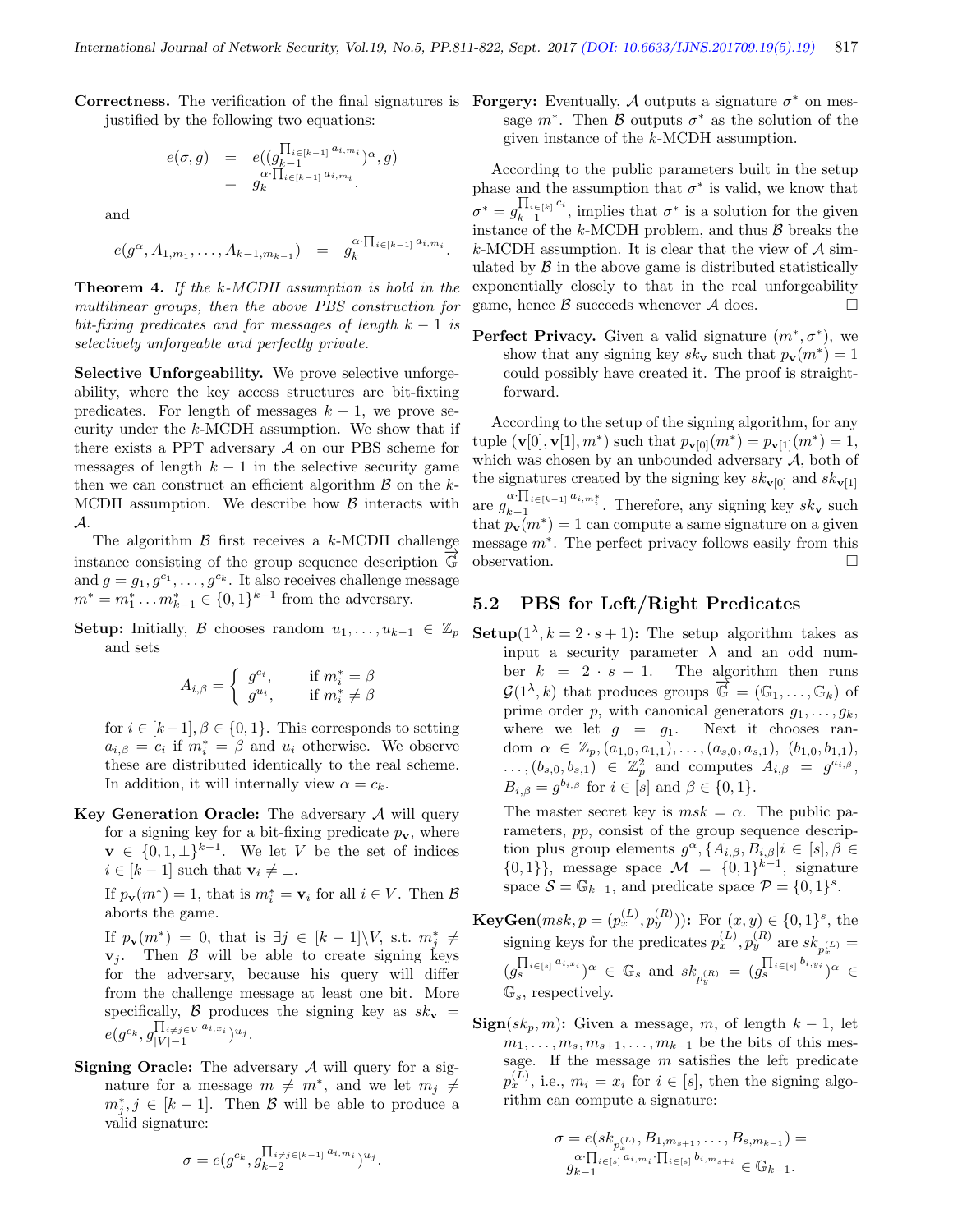i.e.,  $m_{s+i} = y_i$  for  $i \in [s]$ , then the signing algorithm can compute a signature:

$$
\sigma = e(sk_{p_y^{(R)}}, A_{1,m_1}, \dots, A_{s,m_1}) =
$$
  

$$
g_{k-1}^{\alpha \cdot \prod_{i \in [s]} a_{i,m_i} \cdot \prod_{i \in [s]} b_{i,m_{s+i}} \in \mathbb{G}_{k-1}.
$$

**Verify** $(pp, m, \sigma)$ : Given a purported signature  $\sigma$  on a message  $m$ , verify the following equation:

$$
e(\sigma, g) = e(g^{\alpha}, A_{1,m_1}, \dots, A_{s,m_s}, B_{1,m_{s+1}}, \dots, B_{s,m_{k-1}}).
$$

Output 1 if it holds, else 0.

Correctness. The verification of the final signatures is justified by the following two equations:

$$
e(\sigma, g) = e((\mathcal{G}_{k-1}^{\prod_{i \in [s]} a_{i, m_i} \cdot \prod_{i \in [s]} b_{i, m_{s+i}}})^{\alpha} \sigma, g)
$$
  
= 
$$
g_k^{\alpha \cdot \prod_{i \in [s]} a_{i, m_i} \cdot \prod_{i \in [s]} b_{i, m_{s+i}}}
$$

and

$$
e(g^{\alpha}, A_{1,m_1}, \ldots, A_{s,m_s}, B_{1,m_{s+1}}, \ldots, B_{s,m_{k-1}}) =
$$
  

$$
g_k^{\alpha \cdot \prod_{i \in [s]} a_{i,m_i} \cdot \prod_{i \in [s]} b_{i,m_{s+i}}}.
$$

**Theorem 5.** If the  $k = (2s + 1)$ -MCDH assumption is hold in the multilinear groups, then the above PBS construction for left/right predicates and for messages of length s is selectively unforgeable and perfectly private.

Selective Unforgeability. For length of messages  $k 1 = 2 \cdot s$ , we prove security under the k-MCDH assumption. We show that if there exists a PPT adversary A on our PBS scheme for messages of length  $k-1$ in the selective security game then we can construct an efficient algorithm  $\beta$  on the k-MCDH assumption. We describe how  $\beta$  interacts with  $\mathcal{A}$ .

The algorithm B first receives a  $k = (2 \cdot s + 1)$ -MCDH challenge consisting of the group sequence description  $\mathbb{G}$ and  $g = g_1, g^{c_1}, \ldots, g^{c_k}$ . It also receives challenge message  $m^* = m_1^* \dots m_s^* m_{s+1}^* \dots m_{k-1} \in \{0,1\}^{k-1}$  from the adversary.

**Setup:** Initially, B chooses random  $u_1, \ldots, u_s \in \mathbb{Z}_p$  and sets

$$
A_{i,\beta} = \begin{cases} g^{c_i}, & \text{if } m_i^* = \beta \\ g^{u_i}, & \text{if } m_i^* \neq \beta \end{cases}
$$

for  $i \in [s], \beta \in \{0,1\}$ . This corresponds to setting  $a_{i,\beta} = c_i$  if  $m_i^* = \beta$  and  $u_i$  otherwise.

It also chooses random  $v_1, \ldots, v_s \in \mathbb{Z}_p$  and sets

$$
B_{i,\beta} = \begin{cases} g^{c_{s+i}}, & \text{if } m^*_{s+i} = \beta \\ g^{v_i}, & \text{if } m^*_{s+i} \neq \beta \end{cases}
$$

for  $i \in [s], \beta \in \{0,1\}$ . This corresponds to setting  $b_{i,\beta} = c_{s+i}$  if  $m_{s+i}^* = \beta$  and  $v_i$  otherwise. We observe these are distributed identically to the real scheme. In addition, it will internally view  $\alpha = c_k$ .

If the message m satisfies the right predicate  $p_y^{(R)}$ , Key Generation Oracle: The adversary A will query for a secret key for a left predicate  $p_x^{(L)}$  or a right predicate  $p_y^{(R)}$ .

> If  $p_x^{(L)}(m^*) = 1$  or  $p_y^{(R)}(m^*) = 1$ , then  $\mathcal B$  aborts the game.

Otherwise,  $p_x^{(L)}(m^*) = p_y^{(R)}(m^*) = 0$ , then B will be able to create signing keys for the adversary, because his query will differ from the challenge message at least one bit. More specifically, for the left predicate  $p_x^{(L)}$ , we let  $x_j \neq m_j^*, j \in [s]$ , then  $\mathcal{B}$  produces the delegation key as  $sk_{p_{x}^{(L)}} = e(g^{c_k}, g_{s-1}^{\prod_{i \neq j \in [s]} a_{i,x_i}})^{u_j};$ for the right predicate  $p_y^{(R)}$ , we let  $y_j \neq m^*_{s+j}, j \in$ [s], then B produces the signing key as  $sk_{p_y^{(R)}} =$  $e(g^{c_k}, g^{\prod_{i \neq j \in [s]} b_{i,y_i}}_{s-1})^{v_j}.$ 

**Signing Oracle:** The adversary  $A$  will query for a signature for a message  $m \neq m^*$ , and we let  $m_j \neq m^*_j$ ,  $j \in$  $[k-1]$ . Conceptually, B will be able to create signature for the adversary, because his query will differ from the challenge message in at least one bit. More specifically,  $\beta$  proceeds to make the signature according to the following two cases.

**Case 1:** If  $j \in [s], \mathcal{B}$  produces the signature as:

$$
\sigma = e(g^{c_k}, g_{k-2}^{\prod_{i \neq j \in [s]} a_{i,m_i} \cdot \prod_{i \in [s]} b_{i,m_{s+i}}})^{u_j}.
$$

**Case 2:** If  $j \in \{s+1,\ldots,k-1\}$ , B produces the signature as:

$$
\sigma = e(g^{c_k}, g_{k-2}^{\prod_{i \in [s]} a_{i, m_i} \cdot \prod_{i \neq j \in [s]} b_{i, m_{s+i}}})^{v_j}.
$$

**Forgery:** Eventually, A outputs a signature  $\sigma^*$  on message  $m^*$ . Then  $\beta$  outputs  $\sigma^*$  as the solution of the given instance of the k-MCDH assumption.

According to the public parameters built in the setup phase and the assumption that  $\sigma^*$  is valid, we know that  $\sigma^* = g^{\prod_{i \in [k]} c_i}_{k=1}$  $\prod_{k=1}^{1} c_i$  is a solution for the given instance of the  $k$ -MCDH problem, and thus  $B$  breaks the  $k$ -MCDH assumption. It is clear that the view of  $A$  simulated by  $\beta$  in the above game is distributed statistically exponentially closely to that in the real unforgeability game, hence  $\beta$  succeeds whenever  $\mathcal A$  does.

**Perfect Privacy:** Given a valid signature  $(m^*, \sigma^*)$ , we show that any signing key  $sk_p$  such that  $p(m^*) = 1$ could possibly have created it. The proof is straightforward.

According to the setup of the signing algorithm, for any tuple  $(p_0, p_1, m^*)$  such that  $p_0(m^*) = p_1(m^*) = 1$ , which was chosen by any adversary  $A$ , both of the signatures created by the signing key  $sk_{p_0}$  and  $sk_{p_1}$  are  $(g_{k-1}^{\prod_{i\in[s]}a_{i,m_i^*}\cdot\prod_{i\in[s]}b_{i,m_{s+i}^*})^{\alpha}$ . Therefore, any signing key  $sk_p$  such that  $p(m^*) = 1$  can compute a same signature on a given message  $m^*$ . The perfect privacy follows easily from this observation.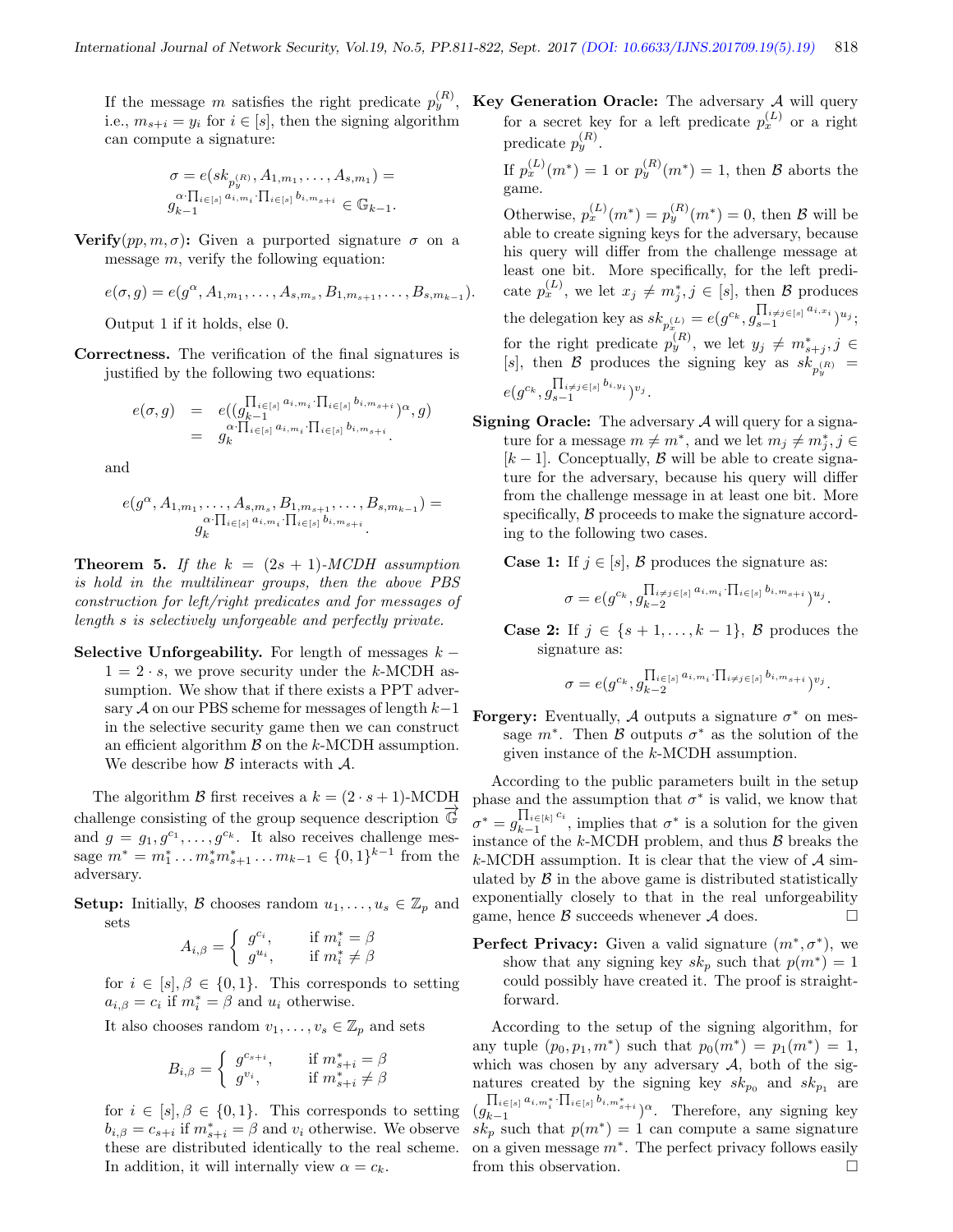### 5.3 PBS for Circuit Predicates

We now construct a policy-based signature scheme for boolean circuit predicates. Our circuit notion is from [5], please refer to [5] for details.

**Setup** $(1^{\lambda}, k = \ell + n + 1)$ : The setup algorithm takes as input a security parameter  $\lambda$ , the maximum depth  $\ell$ of a circuit and the length of the message  $n$  (it also is the number of boolean inputs).

The algorithm then runs  $\mathcal{G}(1^{\lambda}, k = n + \ell + 1)$  that produces groups  $\overline{\mathbb{G}} = (\mathbb{G}_1, \ldots, \mathbb{G}_k)$  of prime order p, with canonical generators  $g_1, \ldots, g_k$ , where we let  $g = g_1$ . Next it chooses random  $\alpha \in \mathbb{Z}_p$ and  $(a_{1,0}, a_{1,1}), \ldots, (a_{n,0}, a_{n,1}) \in \mathbb{Z}_p^2$  and computes  $A_{i,\beta} = g^{a_{i,\beta}}$  for  $i \in [n], \beta \in \{0,1\}.$ 

The master secret key is  $msk = \alpha$ . The public parameters,  $pk$ , consist of the group sequence description plus group elements  $g_{\ell+1}^{\alpha}, \{A_{i,\beta}|i\in [n], \beta\in$  $\{0,1\}\}\$ and message space  $\mathcal{M} = \{0,1\}^n$ , signature space  $S = \mathbb{G}_{k-1}$ , and predicate space  $\mathcal{P} = \mathcal{C}$  that is the set of polynomial size circuit predicates.

 $KeyGen(sk, p = (n, q, A, B, GateType))$ : The key generation algorithm takes as input the master secret key  $msk$  and a description  $p$  of a circuit. The circuit has  $n + q$  wires with n input wires, q gates and the  $(n + q)$ -th wire designated as the output wire.

The key generation algorithm chooses random integers  $r_1, \ldots, r_{n+q-1} \in \mathbb{Z}_p$ , where we think of the random value  $r_w$  as being associated with wire w. It sets  $r_{n+q} = \alpha.$ 

Next, the algorithm generates key components for every wire w. The structure of the key components depends upon whether  $w$  is an input wire, an OR gate, or an AND gate. We describe how it generates components for each case.

• Input wire.

By our convention if  $w \in [n]$  then it corresponds to the w-th input. The key component is:

$$
K_w = g_2^{r_w a_{w,1}}.
$$

 $\bullet$  OR gate.

Suppose that wire  $w \in$  Gates and that GateType(w) = OR. In addition, let  $j =$  depth(w) be the depth of the wire. The algorithm will choose random  $a_w, b_w \in \mathbb{Z}_n$ . Then the algorithm creates key components as:

$$
K_{w,1} = g^{a_w}, K_{w,2} = g^{b_w}, K_{w,3} =
$$
  

$$
g_j^{r_w - a_w \cdot r_{A(w)}}, K_{w,4} = g_j^{r_w - b_w \cdot r_{B(w)}}.
$$

• AND gate.

Suppose that wire  $w \in$  Gates and that GateType(w) = AND. In addition, let  $j =$  depth(w) be the depth of wire  $w$ . The algorithm chooses random  $a_w, b_w \in \mathbb{Z}_p$  and creates the key components as:

$$
K_{w,1} = g^{a_w}, K_{w,2} = g^{b_w}, K_{w,3} = g_j^{r_w - a_w \cdot r_{A(w)} - b_w \cdot r_{B(w)}}.
$$

The signing key  $sk_p$  consists of the description of p along with these  $n + q$  key components.

 $\textbf{Sign}(sk_p, m \in \{0,1\}^n)$ : The signing algorithm takes as input a signing key  $sk_p$  for a circuit predicate  $p =$  $(n, q, A, B,$  GateType) and a message  $m = m_1 \dots m_n$ . The algorithm first checks that  $p(m) = 1$ ; if not it aborts.

The goal of the algorithm is to compute the signature  $\sigma = g_{n+\ell}^{\alpha \cdot \prod_{i \in [n]} a_{i,m_i}} \in \mathbb{G}_{n+\ell}$ . We will compute the circuit from the bottom up.

• Input wire.

By our convention if  $w \in [n]$  then it corresponds to the w-th input. Suppose that  $m_w =$  $p_w(m) = 1$ . The algorithm computes  $E_w =$  $g_{n+1}^{r_w \cdot \prod_{i \neq w} a_{i,m_i}}$ . Using the multilinear operation from  $A_{i,m_i}$  for  $i \in [n] \neq w$ . It then computes:

$$
E_w = e(K_w, g_{n-1}^{\prod_{i \neq w} a_i, m_i}) =
$$
  

$$
e(g_2^{r_w a_{w,1}}, g_{n-1}^{\prod_{i \neq w} a_i, m_i}) = g_{n+1}^{r_w \prod_{i \in [n]} a_i, m_i}.
$$

 $\bullet$  OR gate.

Consider a wire  $w \in$  Gates and that GateType $(w)$  = OR. In addition, let  $j =$  $depth(w)$  be the depth of the wire. For exposition we define  $D(m) = g_n^{\prod_{i \in [n]} a_{i,m_i}}$ . This is computable via the multilinear operation from  $A_{i,m_i}$  for  $i \in [n]$ . The computation is performed if  $p_w(m) = 1$ . If  $p_{A(w)}(m) = 1$  (i.e., the first input evaluated to 1) then it computes:

$$
E_w = e(E_{A(w)}, K_{w,1}) \cdot e(K_{w,3}, D(m))
$$
  
=  $e(g_{j+n-1}^{r_{A(w)} \prod_{i \in [n]} a_{i,m_i}}, g^{a_w})$   
 $\cdot e(g_j^{r_w - a_{w} \cdot r_{A(w)}}, g_n^{\prod_{i \in [n]} a_{i,m_i}})$   
=  $g_{j+n}^{r_w \cdot \prod_{i \in [n]} a_{i,m_i}}.$ 

Otherwise, if  $p_{A(w)}(m) = 0$  but  $p_{B(w)}(m) = 1$ , then it computes:

$$
E_w = e(E_{B(w)}, K_{w,2}) \cdot e(K_{w,4}, D(m))
$$
  
=  $e(g_{j+n-1}^{r_{B(w)} \prod_{i \in [n]} a_{i,m_i}} g^{b_w})$   
 $\cdot e(g_j^{r_w - b_w \cdot r_{B(w)}}, g_n^{\prod_{i \in [n]} a_{i,m_i}})$   
=  $g_{j+n}^{r_w \cdot \prod_{i \in [n]} a_{i,m_i}}$ .

• AND gate.

Consider a wire  $w \in$  Gates and that GateType(w) = AND. In addition, let  $j =$  $depth(w)$  be the depth of the wire. The computation is performed if  $p_w(m) = 1$  (i.e.,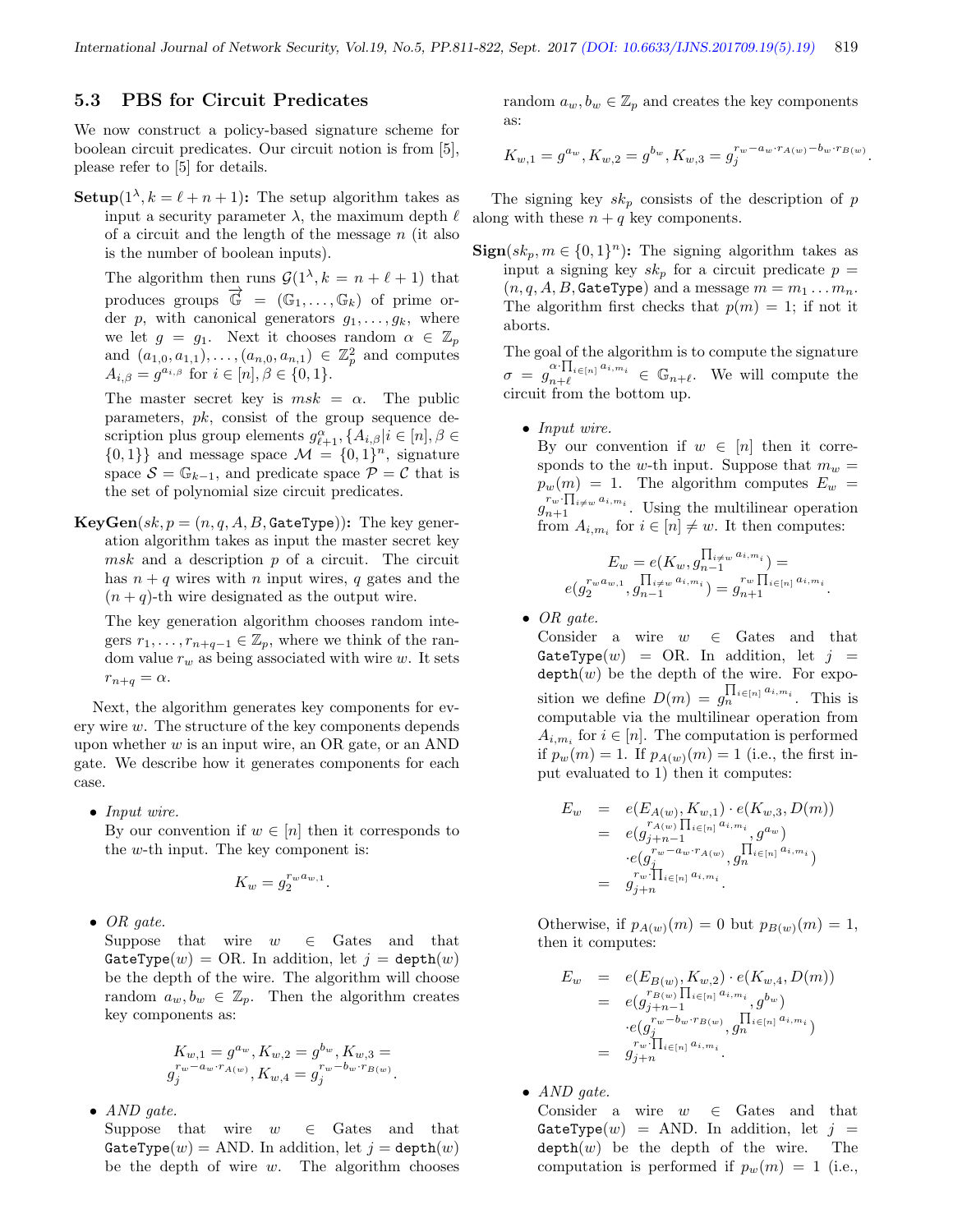$$
p_{A(w)}(m) = p_{B(w)}(m) = 1
$$
 then it computes:

$$
E_w = e(E_{A(w)}, K_{w,1}) \cdot e(E_{B(w)}, K_{w,2})
$$
  
\n
$$
= e(K_{w,3}, D(m))
$$
  
\n
$$
= e(g_{j+n-1}^{r_{A(w)}} \prod_i a_{i,m_i}, g^{a_w}) \cdot e(g_{j+n-1}^{r_{B(w)}} \prod_i a_{i,m_i}, g^{b_i}
$$
  
\n
$$
\cdot e(g_j^{r_w - a_w \cdot r_{A(w)} - b_w \cdot r_{B(w)}} g_n^{\prod_i a_{i,m_i}})
$$
  
\n
$$
= g_{j+n}^{r_w}.
$$

The above procedures are evaluated in order for all w for which  $p_w(m) = 1$ . The final output of these procedures gives a signature:

$$
\sigma = g_{n+\ell}^{r_{n+q}} \prod_{i \in [n]} a_{i,m_i} = g_{n+\ell}^{\alpha \cdot \prod_{i \in [n]} a_{i,m_i}} \in \mathbb{G}_{n+\ell}.
$$

**Verify** $(pk, m \in \{0, 1\}^n, \sigma \in \mathbb{G}_{k-1})$ : Given a purported signature  $\sigma$  on a message m, verify the following equation:

$$
e(\sigma,g)=e(g_{\ell+1}^{\alpha},A_{1,m_1},\ldots,A_{n,m_n}).
$$

Output 1 if it holds, else 0.

Correctness. The verification of the signature is justified by the following two equations:

$$
e(\sigma, g) = e(g_{n+\ell}^{\alpha \cdot \prod_{i \in [n]} a_{i, m_i}} g) = g_{n+\ell+1}^{\alpha \cdot \prod_{i \in [n]} a_{i, m_i}}.
$$

and

$$
e(g_{\ell+1}^{\alpha}, A_{1,m_1}, \ldots, A_{n,m_n}) = g_{n+\ell+1}^{\alpha \cdot \prod_{i \in [n]} a_{i,m_i}}.
$$

**Theorem 6.** If the  $k = (n + \ell + 1)$ -MCDH assumption is hold in the multilinear groups, then the above PBS construction for arbitrary circuits of depth  $\ell$  and input length n, and messages of length n is selectively unforgeable and perfectly private.

Selective Unforgeability. For length of messages  $n$ and a circuit of max depth  $\ell$  and input length n, we prove security under the  $k = (n + \ell + 1)$ -Multilinear Computational Diffie-Hellman assumption.

We show that if there exists a PPT adversary  $A$  on our PBS scheme for messages of length s and circuits of depth  $\ell$  and inputs of length n in the selective security game then we can construct an efficient algorithm  $\beta$  on the  $(n + \ell + 1)$ -MCDH assumption. We describe how  $\beta$ interacts with A.

The algorithm B first receives a  $k = (n + \ell + 1)$ -MCDH challenge consisting of the group sequence description  $\mathbb{G}$ and  $g = g_1, g^{c_1}, \ldots, g^{c_k}$ . It also receives challenge attribute message  $m^* \in \{0,1\}^n$  from the adversary A.

**Setup:** Initially, B chooses random  $u_1, \ldots, u_n \in \mathbb{Z}_p$  and sets

$$
A_{i,\beta} = \begin{cases} g^{c_i}, & \text{if } m_i^* = \beta \\ g^{u_i}, & \text{if } m_i^* \neq \beta \end{cases}
$$

for  $i \in [n], \beta \in \{0,1\}$ . This corresponds to setting  $a_{i,\beta} = c_i$  if  $m_i^* = \beta$  and  $u_i$  otherwise. In addition, it will internally view  $\alpha = c_{n+1} \cdot c_{n+2} \cdots c_{n+\ell+1}$ .

 $(g^{b_w})$  is same as in [5]. We will think have some invariant Key Generation Oracle: The adversary A will query for a signing key for a circuit  $p = (n, q, A, B,$  GateType), where  $p(m^*) = 0$ .  $\beta$  proceeds to make the key. The idea for this oracle properties for each gate. Consider a gate w at depth j and the simulators viewpoint (symbolically) of  $r_w$ . If  $p_w(x^*) = 0$ , then the simulator will view  $r_w$  as the term  $c_{n+1} \cdot c_{n+2} \cdots c_{n+j+1}$  plus some additional known randomization terms. If  $p_w(x^*) = 1$ , then the simulator will view  $r_w$  as the 0 plus some additional known randomization terms. If we can keep this property intact for simulating the keys up the circuit, the simulator will view  $r_{n+q}$  as  $c_{n+1} \cdot c_{n+2} \cdots c_{n+\ell}$ .

We describe how to create the key components for each wire w. Again, we organize key component creation into input wires, OR gates, and AND gates.

- Input wire. Suppose  $w \in [n]$  and is therefore by convention an input wire.
	- ∗ If  $(m^*)_w = 1$  then we choose random  $r_w \leftarrow$  $\mathbb{Z}_p$  (as is done honestly). The key component is:

$$
K_w = g_2^{r_w a_{w,1}}.
$$

\* If  $(m^*)_w = 0$  then we let  $r_w = c_{n+1}c_{n+2} +$  $\eta_w$  where  $\eta_w \in \mathbb{Z}_p$  is a randomly chosen value. The key component is:

$$
K_w = (e(g^{c_{n+1}}, g^{c_{n+2}}) \cdot g_2^{\eta_w})^{u_w} = g_2^{r_w a_{w,1}}.
$$

• OR gate.

Suppose that wire  $w \in$  Gates and that GateType $(w)$  = OR. In addition, let  $j =$  $depth(w)$  be the depth of the wire.

∗ If  $p_w(x^*) = 1$ , then algorithm will choose random  $a_w, b_w, r_w \in \mathbb{Z}_p$ . Then the algorithm creates key components as:

$$
K_{w,1} = g^{a_w}, K_{w,2} = g^{b_w}, K_{w,3} = g^{r_w - a_w \cdot r_{A(w)}}, K_{w,4} = g^{r_w - b_w \cdot r_{B(w)}}_j.
$$

\* If  $p_w(x^*) = 0$ , then we set  $a_w = c_{n+j+1} +$  $\psi_w, b_w = c_{n+j+1} + \phi_w$ , and  $r_w = c_{n+1}$ .  $c_{n+2}\cdots c_{n+j+1} + \eta_w$ , where  $\psi_w, \phi_w, \eta_w$  are chosen randomly. Then the algorithm creates key components as:

$$
K_{w,1} = g^{c_{n+j+1} + \psi_w}, K_{w,2} = g^{c_{n+j+1} + \phi_w},
$$
  
\n
$$
K_{w,3} =
$$
  
\n
$$
g_j^{\eta_w - c_{c+j+1}\eta_{A(w)} - \psi_w(c_{n+1}\cdots c_{n+j} + \eta_{A(w)})},
$$
  
\n
$$
K_{w,4} =
$$
  
\n
$$
g_j^{\eta_w - c_{c+j+1}\eta_{B(w)} - \psi_w(c_{n+1}\cdots c_{n+j} + \eta_{B(w)})}.
$$

 $B$  can create the last two key components due to a cancellation. Since both the  $A(w)$ and  $B(w)$  gates evaluated to 0, we have  $r_{A(w)} = c_{n+1} \cdots c_{n+j} + \eta_{A(w)}$  and similarly for  $r_{B(w)}$ . Note that  $g_j^{c_{n+1}\cdots c_{n+j}}$  is always using the multilinear maps.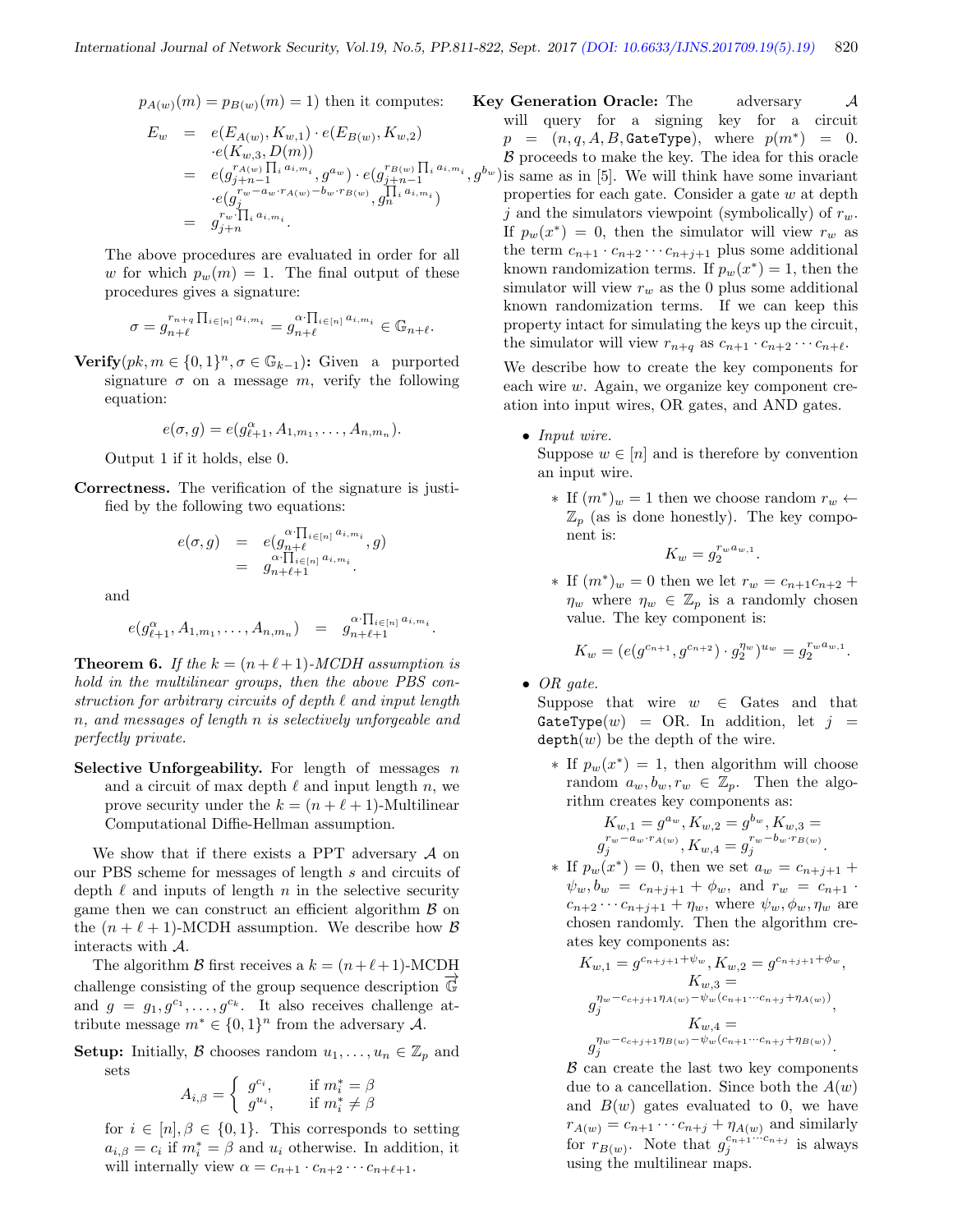• AND gate.

GateType $(w)$  = AND. In addition, let  $j =$  $depth(w)$  be the depth of wire w.

∗ If  $p_w(x^*) = 1$ , then the algorithm chooses random  $a_w, b_w, r_w \in \mathbb{Z}_p$  and creates the key components as:

$$
K_{w,1} = g^{a_w}, K_{w,2} = g^{b_w},
$$
  
\n
$$
K_{w,3} = g_j^{r_w - a_w \cdot r_{A(w)} - b_w \cdot r_{B(w)}}.
$$

\* If  $p_w(x^*) = 0$  and  $p_{A(w)}(x^*) = 0$ , then we let  $a_w = c_{n+j+1} + \psi_w, b_w = \phi_w$ , and  $r_w =$  $c_{n+1} \cdot c_{n+2} \cdot \cdot \cdot c_{n+j+1} + \eta_w$ , where  $\psi_w, \phi_w, \eta_w$ are chosen randomly. Then the algorithm creates key components as:

$$
K_{w,1} = g^{c_{n+j+1} + \psi_w}, K_{w,2} = g^{\phi_w},
$$
  
\n
$$
K_{w,3} =
$$
  
\n
$$
K_{w,1} = (c_{n+1} + \psi_n)_{n \times \phi} = \phi_n
$$

 $g_j^{\eta_w-\psi_w c_{n+1}\cdots c_{n+j}-(c_{n+j+1}+\psi_w)\eta_{A(w)}-\phi_w r_{B(w)}}.$ 

 $\beta$  can create the last key component due to a cancellation. Since the  $A(w)$  gate evaluated to 0, we have  $r_{A(w)} = c_{n+1} \cdots c_{n+j} +$  $\eta_{A(w)}$ . Note that  $g_j^{r_{B(w)}}$  always computable regardless of whether  $p_{A(w)}(x^*)$  evaluated to 0 or 1, since  $g_j^{c_{n+1}\cdots c_{n+j}}$  is always using the multilinear maps.

The case where  $p_{B(w)}(x^*)=0$  and  $p_{A(w)}(x^*)=$ 1 is performed in a symmetric to what is above, with the roles of  $a_w$  and  $b_w$  reversed.

- **Signing Oracle:** The adversary  $\mathcal A$  will query for a signature for a message  $m \neq m^*$ , and we let  $m_j \neq m_j^*$ . B can produce a valid signature  $\sigma = (g_{n+\ell}^{\prod_{i \neq j} \epsilon_{[k]} c_i})$  $\frac{\prod_{i\neq j\in [k]}c_i}{n+\ell}u_j$ by knowing the exponent  $u_i$ .
- **Forgery:** Eventually,  $\mathcal A$  outputs an attribute signature  $\sigma^*$  on message  $m^*$ . Then  $\beta$  outputs  $\sigma^*$  as the solution of the given instance of the  $k = (n+\ell+1)$ -MCDH assumption. According to the public key built in the setup phase and the assumption that  $\sigma^*$  is valid, we know that  $\sigma^* = g_{k-1}^{\prod_{i \in [k]} c_i}$  $\sum_{k=1}^{\prod_i \in [k]} c_i$ , implies that  $\sigma^*$  is a solution for the given instance of the k-MCDH problem, and thus  $\beta$  breaks the k-MCDH assumption.

It is clear that the view of  $\mathcal A$  simulated by  $\mathcal B$  in the above game is distributed statistically exponentially closely to that in the real unforgeability game, hence  $\beta$  succeeds whenever  $\mathcal A$  does.

**Perfect Privacy.** Given a valid signature  $(m^* \in$  $\{0,1\}^n, \sigma^* \in \mathbb{G}_{k-1}$ , we show that any signing key  $sk_p$  such that  $p(m^*) = 1$  could possibly have created it. The proof is straight-forward.

According to the setup of the signing algorithm, for any tuple  $(p_0, p_1, m^*)$  such that  $p_0(m^*) = p_1(m^*) = 1$ , which was chosen by an unbounded adversary  $A$ , both of the signatures created by the signing key  $sk_{p_0}$  and  $sk_{p_1}$ are  $g_{n+\ell}$  $\prod_{i\in[n]}^{k} a_{i,m_i^*}$ . Therefore, any signing key  $sk_p$  such

Suppose that wire  $w \in$  Gates and that message  $m^*$ . The perfect privacy follows easily from this that  $p(m^*) = 1$  can compute a same signature on a given observation.

# 6 Conclusion

In this work, we introduce the notion of policy-based signature for predicates. In such a signature scheme, signers can sign messages that conform to some predicate, yet privacy of the predicate is maintained. Then, we construct a policy-based signature scheme for prefix predicate based on tree-based signature scheme. Furthermore, we also construct several policy-based signature schemes for bit-fixing predicate, left/right predicate, and circuits predicate, respectively, based on multilinear maps.

## Acknowledgments

This study was supported by the Science and technology research project of Chongqing Municipal Education Commission (No. KJ1600445). The authors gratefully acknowledge the anonymous reviewers for their valuable comments.

## References

- [1] M. Bellare and G. Fuchsbauer, "Policy-based signatures", The 17th IACR International Conference on Practice and Theory of Public-Key Cryptography  $(PKC'14)$ , pp. 520–537, Buenos Aires, Argentina, 2014.
- [2] E. Boyle, S. Goldwasser, and I. Ivan, "Functional signatures and pseudorandom functions", The 17th IACR International Conference on Practice and Theory of Public-Key Cryptography  $(PKC'14)$ , pp. 501– 519, Buenos Aires, Argentina, 2014.
- [3] X. Boyen, "Mesh signatures", The 26th Annual International Conference on the Theory and Applications of Cryptographic Techniques (EUROCRYPT'07), pp. 210–227, Barcelona, Spain, 2007.
- [4] D. Boneh and A. Silverberg, "Applications of multilinear forms to cryptography", Contemporary Mathematics, vol. 324, no. 1, pp. 71–90, 2003.
- [5] D. Boneh and B. Waters, "Constrained pseudorandom functions and their applications", The 19th International Conference on the Theory and Application of Cryptology and Information Security (ASI-ACRYPT'13), pp. 280–300, Bengaluru, India, 2013.
- [6] D. Chaum and E. Van Heyst, "Group signatures", Workshop on the Theory and Application of Cryptographic Techniques (EUROCRYPT'91), pp. 257–265, Brighton, UK, 1991.
- [7] M. L. Chande, C. C. Lee, and C. T. Li, "Message recovery via an efficient multi-proxy signature with self-certified keys", International Journal of Network Security, vol. 19, no. 3, pp. 340–346, 2017.